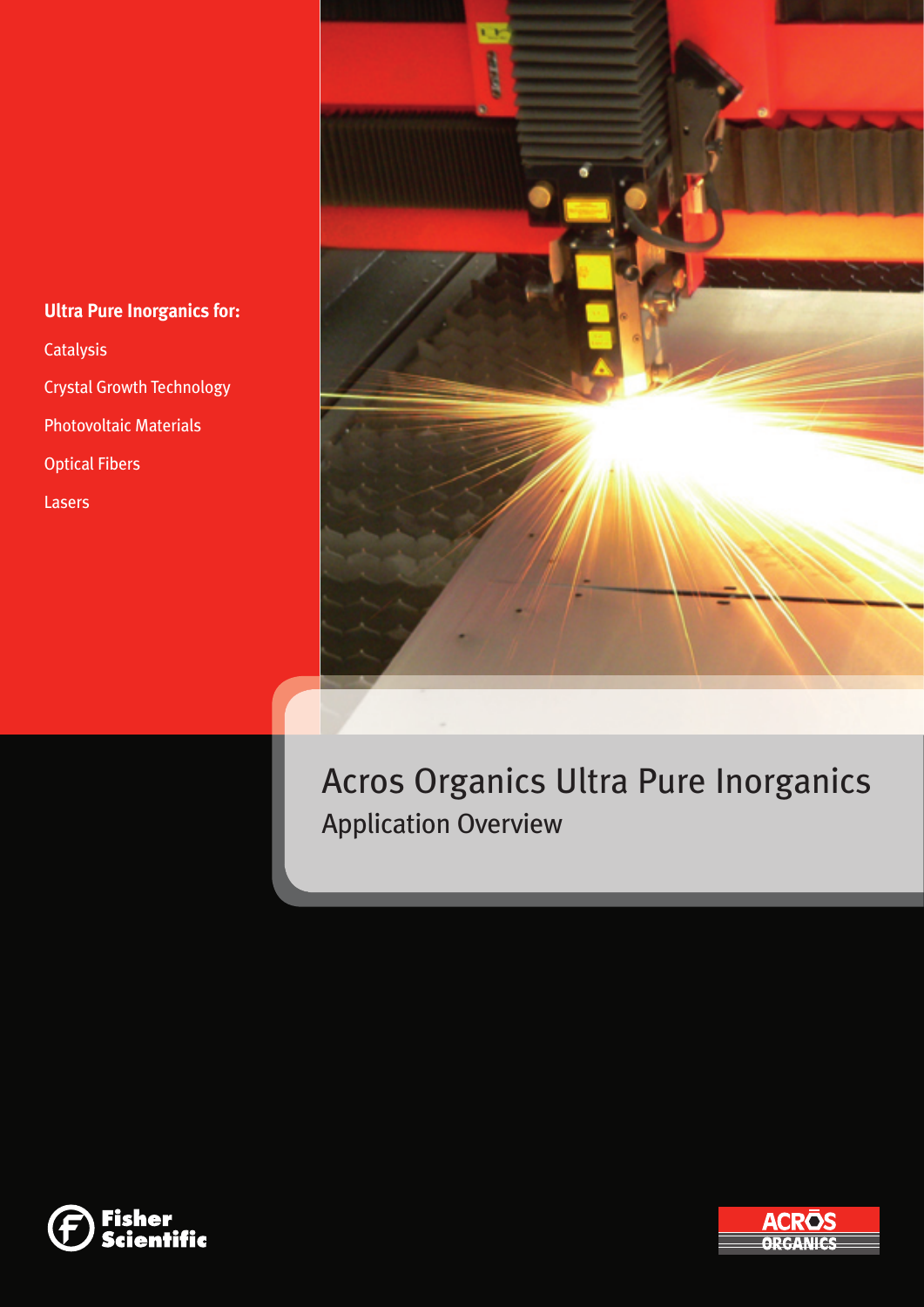# **Introduction**

**High purity inorganics with ultra low metal contaminants have many important applications in today's high technologies, ranging from optical fibers to solar panels. Acros Organics offer a line of ultra pure inorganics with trace metal content less than 100 ppm to as low as 1 ppm. In order to meet the increasing market demand, we have recently expanded our ultra purity inorganics offering by 50%. In this brochure, you will find the overview of the five most important applications of our ultra high purity inorganics.**

- **Catalysis**
- **Crystal Growth Technology**
- **Photovoltaic Materials**

## **• Optical fibers**

**• Lasers**

# **Catalysis**

The use of high purity inorganics as catalysts, catalyst precursors or reagents in organic synthesis offers the chance to reduce or remove unwanted impurities from a synthetic sequence.

This in turn can reduce purification requirements and waste generated from a reaction. Catalysis reactions are ubiquitous in our modern world, from increasing the efficiency of petroleum refining, cleaning car exhaust emissions with catalytic converters, producing cleaner, safer and more effective drugs or making the plastic cups from which we drink. All of these processes depend on catalysts.

# **Desired Catalysis requirements include:**

- High Activity allows for minimal catalyst volume while generating short reaction times.
- High Selectivity produces desired products at high yield and eliminates unwanted by-products.
- Long Life resistant to poisoning of the active catalytic site/ state.
- Recycle/Removal Capability ability to easily remove catalyst from a reaction and/or reuse.

By tailoring your reaction by selecting the right catalyst for the desired reaction outcome, one can achieve these four criteria.

# **Typical Acros Organics products used in catalysis:**

| <b>Example products:</b> |                                             |          |  |
|--------------------------|---------------------------------------------|----------|--|
| <b>Product ID</b>        | <b>Compound</b>                             | % Purity |  |
| 19369                    | Palladium powder, particle size-20 mesh     | 99.99    |  |
| 19368                    | Palladium (II) Oxide                        | 99.999   |  |
| 19371                    | <b>Platinum Powder</b>                      | 99.999   |  |
| 43720                    | Hydrogen Hexachloroplatinate(IV)<br>hydrate | 99.999   |  |
| 43717                    | Hydrogen terachlroaurate hydrate            | 99.999   |  |
| 43709                    | Rhodium (III) chloride                      | 99.99    |  |

# **Crystal Growth Technology**

Since flame-fusion growth was documented in 1902 by Verneuil for the commercial production of rubies, crystal growth technology has found applications in micro-electronics, communications technology, energy and space technology and medical instrumentation. Modern techniques require the use of high grade materials to prevent flaws forming in the crystals.

# **Some common Crystal Growth Techniques include:**

- Crucible Grown Crystals (Czochralski process)- a crystal is "pulled" out of a quartz crucible filled with melt.
- Micro-pulling-down method based on the continuous transport of melted substance through micro-channels made in a crucible bottom.
- Flame-fusion (Verneuil) Growth- involves melting finely powdered substances and crystallizing the melted droplets.

# **Applications of Crystal Growth Technology are:**

- Semi-Conductor crystals
- Optical Crystals
- Acousto-Optic Crystals
- Scintillator Crystals
- Lasers
- Jewelry and watches

# **Typical Acros Organics products used in CGT applications:**

| <b>Example products:</b> |                      |          |  |
|--------------------------|----------------------|----------|--|
| <b>Product ID</b>        | <b>Compound</b>      | % Purity |  |
| 31812                    | Tellurium(IV) Oxide  | 99.9995  |  |
| 19356                    | Neodymium Oxide      | 99.999   |  |
| 19448                    | <b>Yttrium Oxide</b> | 99.999   |  |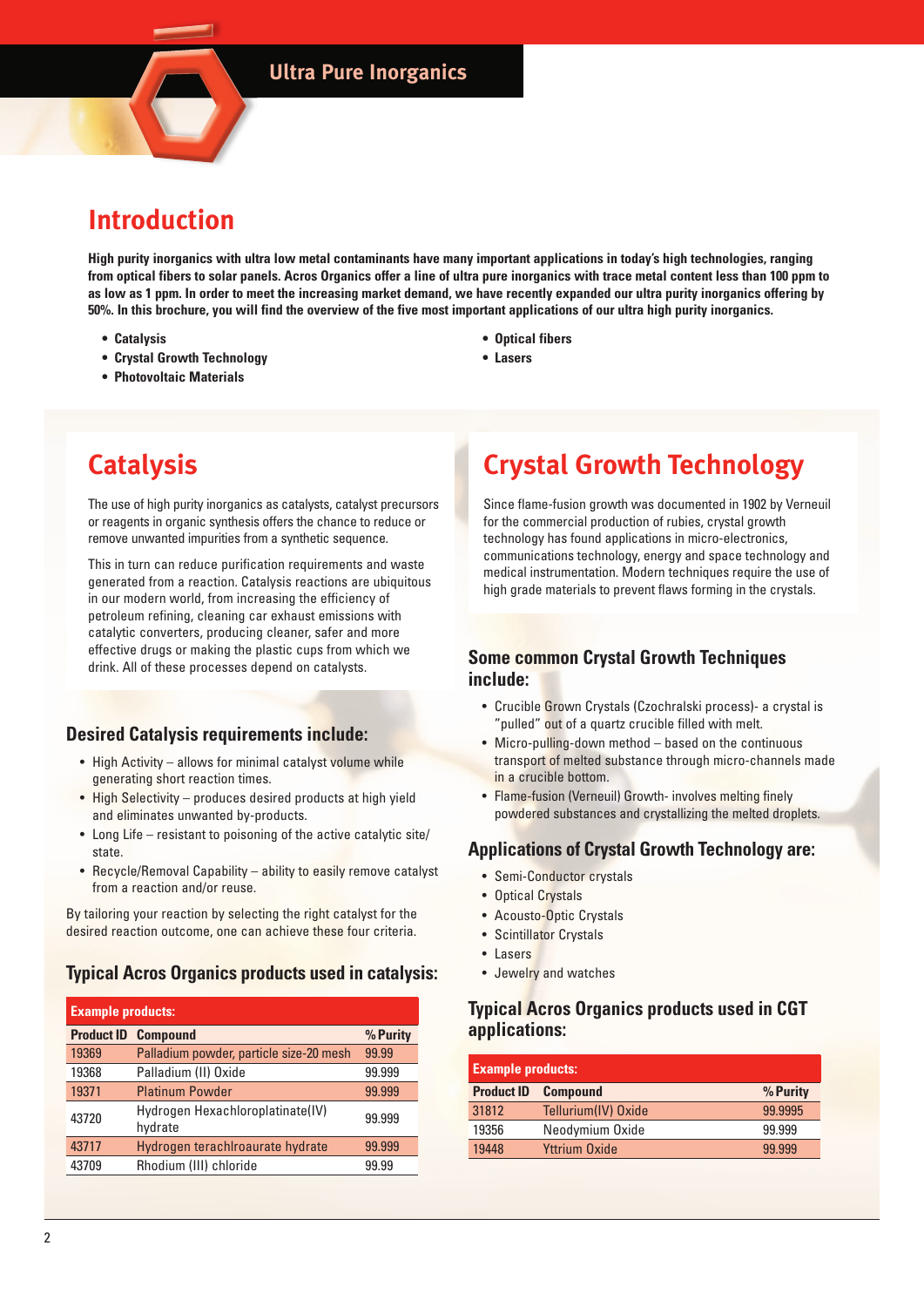# **Photovoltaic Materials**

Monocrystalline silicon, polycrystalline silicon, cadmium telluride (CdTe) and copper indium/gallium selenide (CIGS) materials are commonly used to develop solar energy generators.



CdTe is a thin film that can be deposited on substrates easily and is an ideal semiconductor for photovoltaic applications. Its advantages include simplified manufacturing, it absorbs sunlight efficiently,and there are abundant raw materials.

CIGS is a thin-film that can be deposited on multiple substrates and performs with the highest efficiency of all thinfilms. Its advantages are the low relative cost of production, high efficiency, and flexibility of substrates available to bond.

# **The main benefits of solar photovoltaic electricity are:**

- Virtually zero environmental impact.
- Low operating costs, once installed little maintenance cost.
- Reliable operating systems.
- Grid-connected solar electricity can be used locally thus reducing transmission/distribution losses.
- Economically superior where grid connection or fuel transportation is difficult, costly or impossible (islands, satellites, ships).

# **Typical Acros Organics products used in photovoltaic applications include:**

| <b>Example products:</b> |                      |          |  |
|--------------------------|----------------------|----------|--|
| <b>Product ID</b>        | <b>Compound</b>      | % Purity |  |
| 19319                    | Indium(III) Chloride | 99.995   |  |
| 31812                    | Tellurium(IV) Oxide  | 99.9995  |  |
| 19307                    | Gallium              | 99.9999  |  |
| 19398                    | Selenium(IV) Oxide   | 99.999   |  |

# **Optical Fibers**

High purity inorganics can be used as dopants in the glass core and cladding of optical fibers to reduce attenuation by changing the refractive index. They can also be used to amplify optical signals or lasers. The optical fibers have applications in communications, sensors, lighting and analytical industries.

A standard optical wire consists of the glass core, the cladding and the buffer coating.

The core is made with a higher index of refraction, an optical parameter that is a measure of the speed of light in the material, than the cladding, resulting in "total internal reflection", or trapping the light in the core and thus reducing attenuation or light intensity loss. The buffer coating protects the fiber from the environment.

# **The main benefits of optical fibers are:**

- Lower cost to manufacture than copper.
- Lower power usage needed to send signal and no need to boost signal once sent.
- Lighter and thinner allowing for more fibers to be fit into a cable.
- Higher capacity to transmit data (~1 terabit/second vs ~50 megabits for copper).
- Better signal integrity with little degradation.
- Can be used in dangerous environments where electrical signals could cause hazards (from pool lighting to flammable environments).

# **Applications of optical fibers:**

- Communications
- Sensors
- Lighting
- Medical probes/Medical imaging
- Spectroscopy of large objects, permanent structures, gaseous environments

# **Typical Acros Organics products used in optical fi ber applications include:**

- Dopants in glass core and cladding to reduce attenuation by changing the refractive index.
- Dopants used as amplifiers of optical signal or lasers. Typically Rare Earth Metals.

| <b>Examples products:</b> |                                |          |  |
|---------------------------|--------------------------------|----------|--|
|                           | <b>Product ID Compound</b>     | % Purity |  |
| 19000                     | <b>Germanium Dioxide</b>       | 99.999   |  |
| 43718                     | Ytterbium Chloride hexahydrate | 99.999   |  |
| 19302                     | Europium (III) Oxide           | 99.99    |  |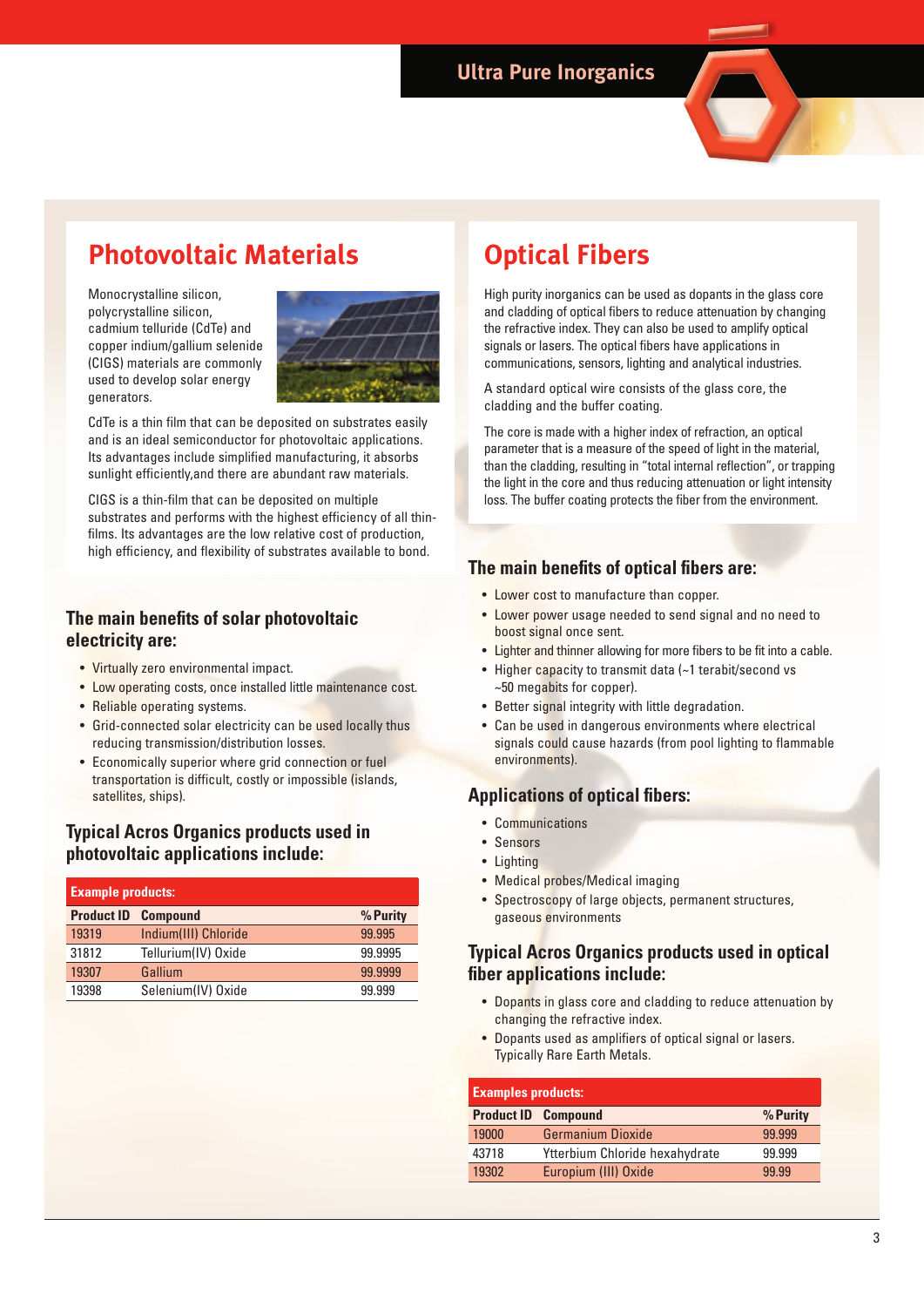# **Lasers**

Inorganic materials are used to dope the gain medium of solid state lasers. When energy is supplied to the crystal the dopant ions enable the crystal to amplify light at the laser wavelength. Common dopants include Chromium, Neodymium,



Ytterbium, Holmium, Thulium, Scandium and Erbium.

## **Some common uses of lasers are:**

- Barcode scanners, presentation pointers
- CD players, laser printers
- Welding tools, metal cutting and etching tools
- Spectroscopy, fluorescence microscopy, Raman spectroscopy
- Defense systems: target marking, guided munitions, H missile defense
- Windshear monitors at airports
- Entertainment light shows

# **Typical Acros Organics products used in laser technology include:**

| <b>Example products:</b> |                            |          |  |
|--------------------------|----------------------------|----------|--|
|                          | <b>Product ID Compound</b> | % Purity |  |
| 19448                    | Yttrium (III) Oxide        | 99.999   |  |
| 26430                    | Ytterbium Oxide            | 99.99    |  |
| 19396                    | <b>Scandium Oxide</b>      | 99.999   |  |
| 19356                    | Neodymium (III) Oxide      | 99.999   |  |

# **Selected Acros Organics Ultra Pure Inorganics**

| <b>PRODUCT DESCRIPTION</b>        | <b>PRODUCT CODE</b>                                    | <b>CASNO</b>   | % PURITY |
|-----------------------------------|--------------------------------------------------------|----------------|----------|
| Aluminium chloride                | 364810200, 20 GR; 364811000, 100 GR                    | 7446-70-0      | 99.999   |
| Aluminium isopropoxide            | 212230100, 10 GR; 212230500, 50 GR; 212232500, 250 GR  | $555 - 31 - 7$ | 99.99    |
| Aluminium nitrate nonahydrate     | 212240100, 10 GR; 212241000, 100 GR                    | 7784-27-2      | 99.999   |
| Aluminium oxide                   | 212250250, 25 GR; 212251000, 100 GR                    | 1344-28-1      | 99.99    |
| Aluminium sulfate                 | 192430050, 5 GR; 192430250, 25 GR; 192431000, 100 GR   | 10043-01-3     | 99.999   |
| Ammonium dihydrogen phosphate     | 436790250, 25 GR; 436791000, 100 GR; 436795000, 500 GR | 7722-76-1      | 99.999   |
| Ammonium hexabromoplatinate(IV)   | 193740010, 1 GR; 193740020, 2 GR; 193740100, 10 GR     | 17363-02-9     | 99.99    |
| Ammonium hexachloroosmate(IV)     | 197630010, 1 GR                                        | 12125-08-5     | 99.99    |
| Ammonium hexachlororuthenate(IV)  | 436930010, 1 GR                                        | 18746-63-9     | 99.99    |
| Ammonium hexafluorosilicate       | 194000100, 10 GR; 194000500, 50 GR; 194002500, 250 GR  | 16919-19-0     | 99.999   |
| Ammonium hexafluorotitanate(IV)   | 194350100, 10 GR; 194350500, 50 GR; 194352500, 250 GR  | 16962-40-6     | 99.99    |
| Ammonium hydrogen difluoride      | 436990250, 25 GR; 436991000, 100 GR                    | 1341-49-7      | 99.999   |
| Ammonium metavanadate             | 194400100, 10 GR; 194400500, 50 GR                     | 7803-55-6      | 99.996   |
| Ammonium molybdate                | 193520050, 5 GR; 193520250, 25 GR; 193521000, 100 GR   | 13106-76-8     | 99.998   |
| Ammonium nitrate                  | 436960250, 25 GR; 436961000, 100 GR                    | 6484-52-2      | 99.999   |
| Ammonium orthoarsenate trihydrate | 192480050, 5 GR                                        | 13477-86-6     | 99.999   |
| Ammonium sulfate                  | 194150500, 50 GR; 194152500, 250 GR                    | 7783-20-2      | 99.9999  |
| Ammonium tetrachloroplatinate(II) | 193750010, 1 GR; 193750050, 5 GR                       | 13820-41-2     | 99.998   |
| Ammonium tetrathiomolybdate       | 389530010, 1 GR; 389530100, 10 GR; 389530500, 50 GR    | 15060-55-6     | 99.99    |
| Barium bromide                    | 315380050, 5 GR                                        | 10553-31-8     | 99.999   |
| Barium hydroxide octahydrate      | 377820050, 5 GR; 377820250, 25 GR                      | 12230-71-6     | 99.99    |
| Bismuth oxychloride               | 212300100, 10 GR; 212300500, 50 GR; 212302500, 250 GR  | 7787-59-9      | 99.99    |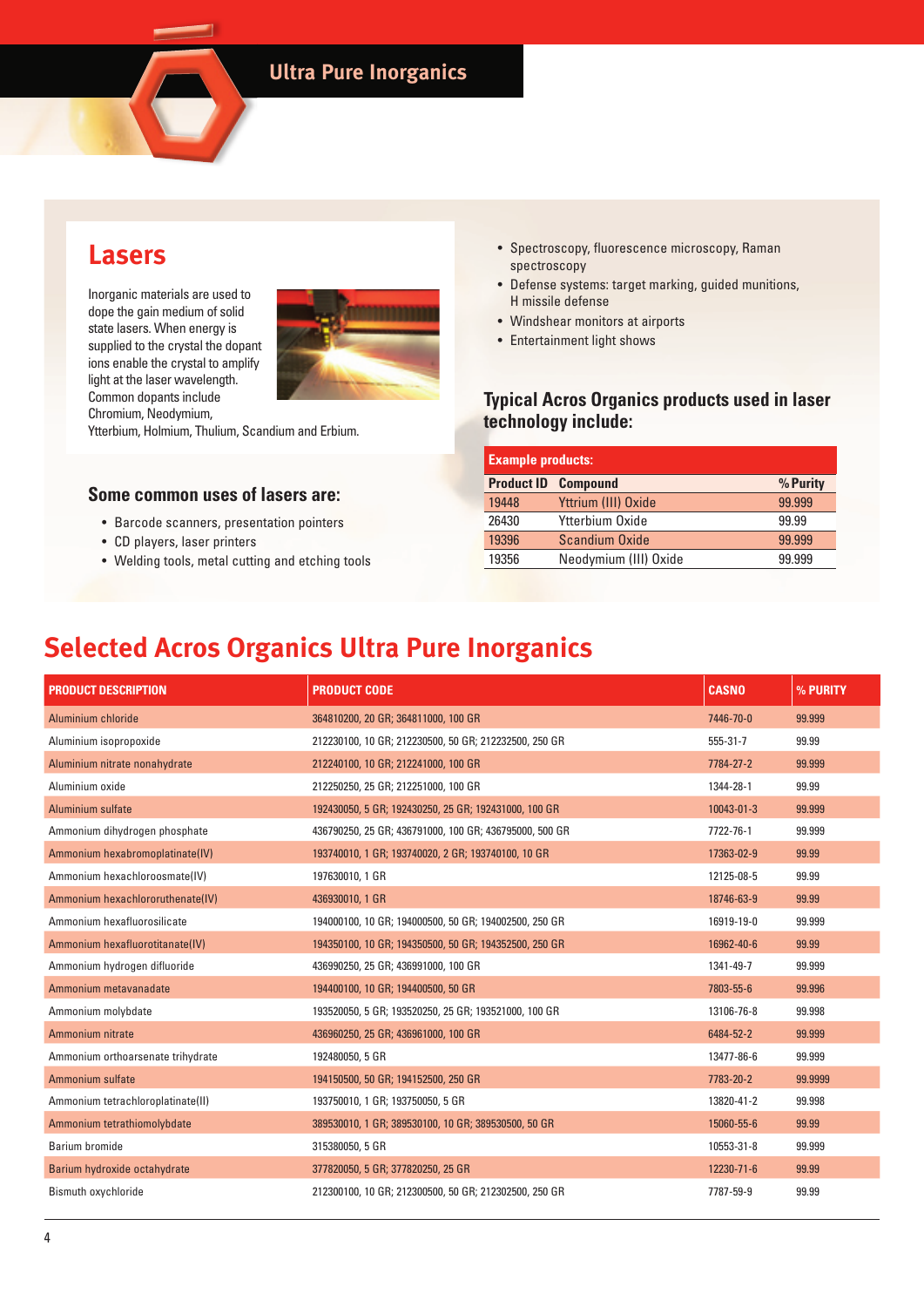# **Ultra Pure Inorganics**

 $\overline{\phantom{0}}$ 

۰

| PRODUCT DESCRIPTION                  | <b>PRODUCT CODE</b>                                                   | <b>CASNO</b>   | % PURITY |
|--------------------------------------|-----------------------------------------------------------------------|----------------|----------|
| Bismuth(III) chloride                | 318350050, 5 GR; 318350250, 25 GR                                     | 7787-60-2      | 99.999   |
| Bismuth(III) nitrate pentahydrate    | 315150050, 5 GR; 315150250, 25 GR; 315151000, 100 GR                  | 10035-06-0     | 99.999   |
| Bismuth(III) oxide                   | 192620100, 10 GR                                                      | 1304-76-3      | 99.9999  |
| Boric acid                           | 315181000, 100 GR; 315185000, 500 GR                                  | 10043-35-3     | 99.99    |
| Cadmium carbonate                    | 212320050, 5 GR                                                       | $513 - 78 - 0$ | 99.999   |
| Cadmium chloride                     | 296330050, 5 GR; 296330250, 25 GR                                     | 10108-64-2     | 99.99    |
| Calcium carbonate                    | 437190050, 5 GR; 437190250, 25 GR                                     | 471-34-1       | 99.999   |
| Calcium hydroxide                    | 385610050, 5 GR                                                       | 1305-62-0      | 99.995   |
| Cerium(III) sulfate                  | 378660500, 50 GR; 378662500, 250 GR                                   | 13454-94-9     | 99.99    |
| Cerium(III) sulfate octahydrate      | 192790500, 50 GR; 192792500, 250 GR                                   | 10450-59-6     | 99.99    |
| Cesium carbonate                     | 278020100, 10 GR; 278020500, 50 GR                                    | $534 - 17 - 8$ | 99.995   |
| Cesium chloride                      | 192810100, 10 GR; 192810500, 50 GR; 192812500, 250 GR                 | 7647-17-8      | 99.999   |
| Cesium iodide                        | 192820010, 1 GR; 192820100, 10 GR; 192820500, 50 GR                   | 7789-17-5      | 99.999   |
| Cesium nitrate                       | 192070500, 50 GR; 192072500, 250 GR                                   | 7789-18-6      | 99.99    |
| Chromium nitrate nonahydrate         | 437100050, 5 GR                                                       | 7789-02-8      | 99.99    |
| cis-Dichlorodiamineplatinum(II)      | 193762500, 250MG; 193760010, 1 GR; 193760050, 5 GR                    | 15663-27-1     | 99.99    |
| Cobalt                               | 192850050, 5 GR; 192850250, 25 GR                                     | 7440-48-4      | 99.999   |
| Cobalt(II) sulfate hydrate           | 379600100, 10 GR; 379600500, 50 GR                                    | 60459-08-7     | 99.999   |
| Copper                               | 437050250, 25 GR; 437051250, 125 GR                                   | 7440-50-8      | 99.9998  |
| Copper(I) chloride                   | 212420100, 10 GR; 212421000, 100 GR                                   | 7758-89-6      | 99.99    |
| Copper(I) iodide                     | 201500050, 5 GR; 201500250, 25 GR; 201501000, 100 GR                  | 7681-65-4      | 99.995   |
| Erbium chloride hydrate              | 192980250, 25 GR                                                      | 19423-85-9     | 99.997   |
| Europium(III) chloride hexahydrate   | 193010010, 1 GR; 193010050, 5 GR; 193010250, 25 GR                    | 13759-92-7     | 99.99    |
| Europium(III) fluoride               | 316170010, 1 GR                                                       | 13765-25-8     | 99.99    |
| Europium(III) oxide                  | 193020010, 1 GR; 193020050, 5 GR; 193020250, 25 GR                    | 1308-96-9      | 99.99    |
| Europium(III) sulfate octahydrate    | 193030010, 1 GR                                                       | 10031-55-7     | 99.99    |
| Gadolinium(III) nitrate pentahydrate | 202800100, 10 GR; 202800500, 50 GR; 202802500, 250 GR                 | 52788-53-1     | 99.999   |
| Gallium                              | 193070010, 1 GR; 193070050, 5 GR; 193070250, 25 GR                    | 7440-55-3      | 99.9999  |
| Gallium(III) nitrate hydrate         | 212440010, 1 GR; 212440050, 5 GR; 212440250, 25 GR; 212441000, 100 GR | 69365-72-6     | 99.9998  |
| Germanium                            | 193110010, 1 GR; 193110100, 10 GR; 193110500, 50 GR                   | 7440-56-4      | 99.999   |
| Germanium dioxide                    | 190000100, 10 GR; 190000500, 50 GR                                    | 1310-53-8      | 99.999   |
| Germanium tetrachloride              | 197150050, 5 GR; 197150250, 25 GR; 197151000, 100 GR                  | 10038-98-9     | 99.99    |
| Gold                                 | 437140010, 1 GR; 437140050, 5 GR                                      | 7440-57-5      | 99.999   |
| Hafnium(IV) oxide                    | 193140010, 1 GR; 193140050, 5 GR                                      | 12055-23-1     | 99.99    |
| Hexaamminecobalt(III) chloride       | 192870050, 5 GR; 192870100, 10 GR                                     | 10534-89-1     | 99.999   |
| Hydrogen hexachloroplatinate hydrate | 437200010, 1 GR; 437200050, 5 GR                                      | 26023-84-7     | 99.999   |
| Hydrogen tetrachloroaurate hydrate   | 437170010, 1 GR; 437170050, 5 GR                                      | 27988-77-8     | 99.999   |
| Indium                               | 193180050, 5 GR; 193180250, 25 GR                                     | 7440-74-6      | 99.999   |
| Indium(III) acetate                  | 436980100, 10 GR; 436980500, 50 GR                                    | 25114-58-3     | 99.99    |
| Indium(III) bromide                  | 389030100, 10 GR; 389030500, 50 GR                                    | 13465-09-3     | 99.99    |
| Indium(III) chloride                 | 193190100, 10 GR; 193190500, 50 GR; 193192500, 250 GR                 | 10025-82-8     | 99.995   |
| Indium(III) iodide                   | 316010010, 1 GR; 316010050, 5 GR; 316010250, 25 GR                    | 13510-35-5     | 99.998   |
| Indium(III) oxide                    | 193170050, 5 GR; 193170250, 25 GR                                     | 1312-43-2      | 99.9997  |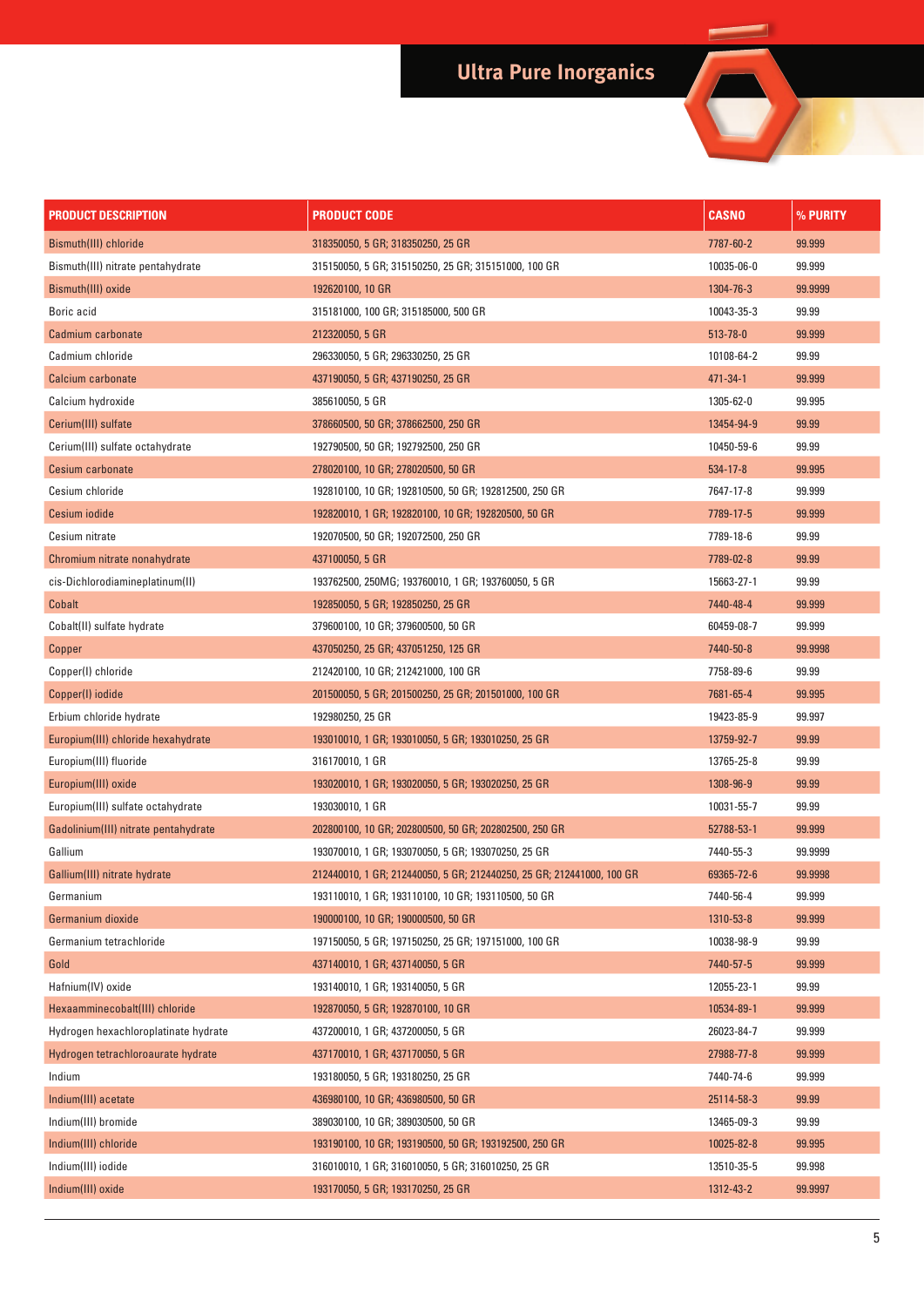# **Ultra Pure Inorganics**

 $\overline{\phantom{0}}$ 

| <b>PRODUCT DESCRIPTION</b>         | <b>PRODUCT CODE</b>                                    | <b>CASNO</b>   | % PURITY |
|------------------------------------|--------------------------------------------------------|----------------|----------|
| Iron                               | 437110050, 5 GR; 437110250, 25 GR                      | 7439-89-6      | 99.995   |
| Iron(III) nitrate nonahydrate      | 436810250, 25 GR                                       | 7782-61-8      | 99.9995  |
| Iron(III) oxide                    | 193260100, 10 GR; 193260500, 50 GR; 193262500, 250 GR  | 1309-37-1      | 99.999   |
| Lanthanum chloride heptahydrate    | 193271000, 100 GR; 193275000, 500 GR                   | 10025-84-0     | 99.99    |
| Lanthanum(III) nitrate hexahydrate | 193280050, 5 GR; 193281000, 100 GR; 193285000, 500 GR  | 10277-43-7     | 99.999   |
| Lanthanum(III) oxide               | 193291000, 100 GR; 193295000, 500 GR                   | 1312-81-8      | 99.99    |
| Lead telluride                     | 277610050, 5 GR: 277610250, 25 GR                      | 1314-91-6      | 99.99    |
| Lead(II) acetate trihydrate        | 317230050, 5 GR; 317230250, 25 GR                      | 6080-56-4      | 99.999   |
| Lead(II) fluoride                  | 212520250, 25 GR                                       | 7783-46-2      | 99.99    |
| Lead(II) nitrate                   | 193320100, 10 GR; 193320500, 50 GR                     | 10099-74-8     | 99.999   |
| Lithium bromide                    | 212530250, 25 GR; 212532500, 250 GR                    | 7550-35-8      | 99.999   |
| Lithium carbonate                  | 193360100, 10 GR; 193361000, 100 GR                    | $554 - 13 - 2$ | 99.999   |
| Lithium nitrate                    | 212540050, 5 GR; 212540250, 25 GR; 212541000, 100 GR   | 7790-69-4      | 99.999   |
| Lutetium(III) oxide                | 193400010, 1 GR                                        | 12032-20-1     | 99.99    |
| Magnesium nitrate hexahydrate      | 193420100, 10 GR; 193420500, 50 GR                     | 13446-18-9     | 99.9995  |
| Magnesium oxide                    | 193430100, 10 GR; 193430500, 50 GR                     | 1309-48-4      | 99.99    |
| Manganese acetate tetrahydrate     | 212560500, 50 GR                                       | 6156-78-1      | 99.999   |
| Manganese(II) oxide                | 436970010, 1 GR; 436970100, 10 GR                      | 1344-43-0      | 99.99    |
| Mercury                            | 193480500, 50 GR; 193482500, 250 GR                    | 7439-97-6      | 99.999   |
| Molybdenum(VI) oxide               | 193530050, 5 GR; 193530250, 25 GR                      | 1313-27-5      | 99.999   |
| Neodymium(III) nitrate hexahydrate | 202810025, 2.5 GR                                      | 16454-60-7     | 99.99    |
| Neodymium(III)-oxide               | 193560100, 10 GR; 193560500, 50 GR                     | 1313-97-9      | 99.999   |
| Nickel                             | 436780500, 50 GR                                       | 7440-02-0      | 99.999   |
| Nickel(II) chloride                | 378350050, 5 GR; 378350250, 25 GR                      | 7718-54-9      | 99.999   |
| Nickel(II) chloride hexahydrate    | 193570050, 5 GR; 193570250, 25 GR; 193571000, 100 GR   | 7791-20-0      | 99.9999  |
| Niobium(V) oxide                   | 193630100, 10 GR; 193630500, 50 GR; 193632500, 250 GR  | 1313-96-8      | 99.99    |
| Palladium                          | 437020010, 1 GR; 437020050, 5 GR                       | 7440-05-3      | 99.995   |
| Palladium(II) chloride             | 369670010, 1 GR; 369670050, 5 GR; 369670250, 25 GR     | 7647-10-1      | 99.999   |
| Palladium(II) oxide                | 193680010, 1 GR; 193680050, 5 GR                       | 1314-08-5      | 99.999   |
| Perrhenic(VII)acid                 | 316180050, 5 GR; 316180250, 25 GR                      | 13768-11-1     | 99.99    |
| Phosphorus, red                    | 318240050, 5 GR; 318240250, 25 GR                      | 7723-14-0      | 99.999   |
| Platinum                           | 193710010, 1 GR                                        | 7440-06-4      | 99.999   |
| Potassium bromide                  | 436950100, 10 GR; 436950500, 50 GR                     | 7758-02-3      | 99.999   |
| Potassium chloride                 | 268960250, 25 GR; 268961000, 100 GR                    | 7447-40-7      | 99.999   |
| Potassium fluoride                 | 146000050, 5 GR; 146000250, 25 GR                      | 7789-23-3      | 99.99    |
| Potassium hydrogen phthalate       | 177121000, 100 GR; 177125000, 500 GR; 177120025, 2.5KG | $877 - 24 - 7$ | 99.99    |
| Potassium hydroxide                | 437131000, 100 GR; 437135000, 500 GR                   | 1310-58-3      | 99.99    |
| Potassium iodide                   | 193790100, 10 GR; 193790500, 50 GR; 193792500, 250 GR  | 7681-11-0      | 99.995   |
| Potassium nitrate                  | 193800100, 10 GR; 193800500, 50 GR; 193802500, 250 GR  | 7757-79-1      | 99.999   |
| Potassium tetrachloroplatinate     | 437030010, 1 GR; 437030050, 5 GR                       | 10025-99-7     | 99.99    |
| Potassium tetraiodomercurate(II)   | 391090010, 1 GR; 391090050, 5 GR                       | 7783-33-7      | 99.99    |
| Rhodium(III) chloride hydrate      | 437092500, 250MG; 437090010, 1 GR                      | 20765-98-4     | 99.99    |
| Rubidium chloride                  | 193920100, 10 GR; 193920500, 50 GR                     | 7791-11-9      | 99.99    |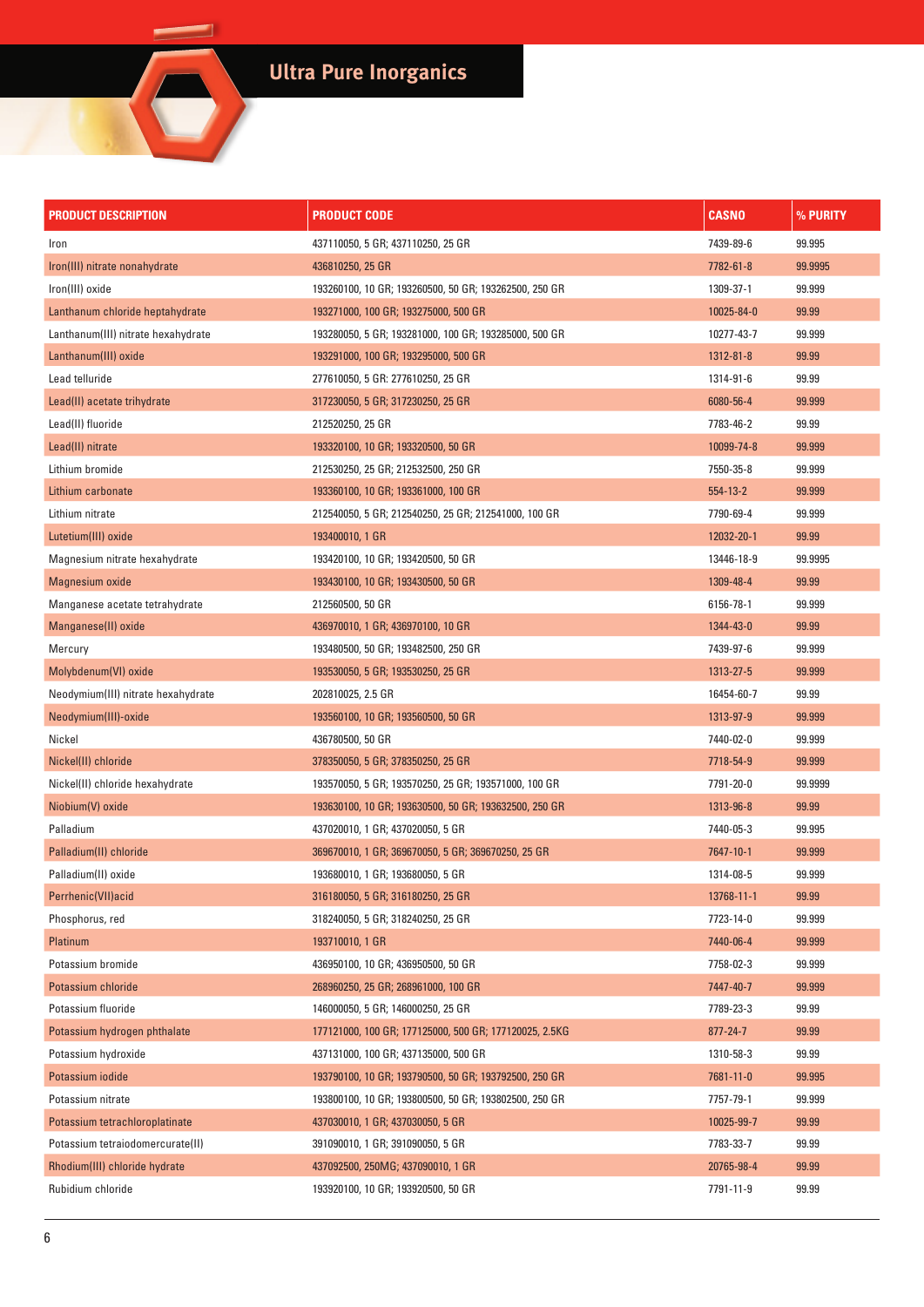# **Ultra Pure Inorganics**

 $\overline{\phantom{0}}$ 

۰

| <b>PRODUCT DESCRIPTION</b>                  | <b>PRODUCT CODE</b>                                    | <b>CASNO</b> | % PURITY |
|---------------------------------------------|--------------------------------------------------------|--------------|----------|
| Scandium(III) oxide                         | 193960010, 1 GR; 193960050, 5 GR                       | 12060-08-1   | 99.999   |
| Selenious acid                              | 437120500, 50 GR                                       | 7783-00-8    | 99.999   |
| Selenium(IV) oxide                          | 193980100, 10 GR; 193980500, 50 GR                     | 7446-08-4    | 99.999   |
| Silicon dioxide                             | 437150050, 5 GR; 437150200, 20 GR; 437151000, 100 GR   | 60676-86-0   | 99.999   |
| Silver chloride                             | 194040010, 1 GR; 194040050, 5 GR; 194040250, 25 GR     | 7783-90-6    | 99.9999  |
| Silver iodide                               | 194060100, 10 GR                                       | 7783-96-2    | 99.999   |
| Sodium carbonate                            | 436800050, 5 GR; 436800250, 25 GR                      | 497-19-8     | 99.999   |
| Sodium chloride                             | 437040050, 5 GR; 437040200, 20 GR; 437041000, 100 GR   | 7647-14-5    | 99.999   |
| Sodium iodide                               | 212680010, 1 GR; 212680100, 10 GR; 212681000, 100 GR   | 7681-82-5    | 99.999   |
| Sodium nitrate                              | 437160100, 10 GR; 437160500, 50 GR                     | 7631-99-4    | 99.999   |
| Sodium thiosulfate pentahydrate             | 436940250, 25 GR; 436941000, 100 GR                    | 10102-17-7   | 99.999   |
| Strontium chloride                          | 369740050, 5 GR; 369740250, 25 GR                      | 10476-85-4   | 99.99    |
| Sulfur                                      | 199930100, 10 GR; 199930500, 50 GR; 199932500, 250 GR  | 7704-34-9    | 99.999   |
| Tantalum(V) chloride                        | 203910050, 5 GR; 203910250, 25 GR; 203911000, 100 GR   | 7721-01-9    | 99.99    |
| Tantalum(V) oxide                           | 194170100, 10 GR; 194170500, 50 GR                     | 1314-61-0    | 99.99    |
| Tellurium                                   | 437010250, 25 GR; 437011000, 100G                      | 13494-80-9   | 99.999   |
| Tellurium(IV) oxide                         | 318120050, 5 GR                                        | 7446-07-3    | 99.9995  |
| Terbium(III) nitrate pentahydrate           | 202820020, 2 GR                                        | 57584-27-7   | 99.999   |
| Terbium(III, IV) oxide                      | 194210020, 2 GR; 194210100, 10 GR                      | 12037-01-3   | 99.999   |
| Tetraammineplatinum(II) chloride hydrate    | 437005000, 500MG; 437000050, 5 GR                      | 108374-32-9  | 99.999   |
| Tetrakis(dimethylamino)titanium             | 353560050, 5 GR; 353560250, 25 GR                      | 3275-24-9    | 99.99    |
| Thallium(I) nitrate                         | 194240100, 10 GR                                       | 10102-45-1   | 99.999   |
| Thulium(III)-sulfate octahydrate            | 194290050, 5 GR                                        | 13778-40-0   | 99.99    |
| Tin                                         | 325840010, 1 GR                                        | 7440-31-5    | 99.999   |
| Tin(IV) chloride                            | 203380500, 50 GR                                       | 7646-78-8    | 99.999   |
| Titanium(IV) oxide                          | 194340010, 1 GR; 194340050, 5 GR; 194340250, 25 GR     | 13463-67-7   | 99.999   |
| Tris(triphenylphosphine)rhodium(I) chloride | 194572500, 250MG; 194570010, 1 GR; 194570050, 5 GR     | 14694-95-2   | 99.99    |
| Ytterbium(III) chloride hexahydrate         | 437180100, 10 GR; 437180500, 50 GR                     | 10035-01-5   | 99.999   |
| Ytterbium(III) oxide                        | 264300100, 10 GR                                       | 1314-37-0    | 99.99    |
| Yttrium fluoride                            | 299770050, 5 GR; 299770500, 50 GR                      | 13709-49-4   | 99.99    |
| Yttrium(III) chloride hexahydrate           | 194470100, 10 GR                                       | 10025-94-2   | 99.999   |
| Yttrium(III) oxide                          | 194480020, 2 GR; 194480100, 10 GR; 194480500, 50 GR    | 1314-36-9    | 99.999   |
| Zinc                                        | 194500050, 5 GR; 194500500, 50 GR                      | 7440-66-6    | 99.9999  |
| Zinc bromide                                | 212770025, 2.5 GR; 212770100, 10 GR; 212770500, 50 GR  | 7699-45-8    | 99.999   |
| Zinc chloride                               | 318170100, 10 GR; 318170500, 50 GR                     | 7646-85-7    | 99.99    |
| Zinc iodide                                 | 212760050, 5 GR; 212760250, 25 GR                      | 10139-47-6   | 99.999   |
| Zinc oxide                                  | 315790250, 25 GR; 315791000, 100 GR                    | 1314-13-2    | 99.999   |
| Zinc selenide                               | 223640100, 10 GR; 223640250, 25 GR                     | 1315-09-9    | 99.99    |
| Zinc sulfide                                | 223650250, 25 GR; 223651000, 100 GR; 223655000, 500 GR | 1314-98-3    | 99.99    |
| Zirconium sulfate tetrahydrate              | 194550250, 25 GR                                       | 7446-31-3    | 99.99    |
| Zirconyl chloride hydrate                   | 388470100, 10 GR; 388470500, 50 GR                     | 15461-27-5   | 99.99    |